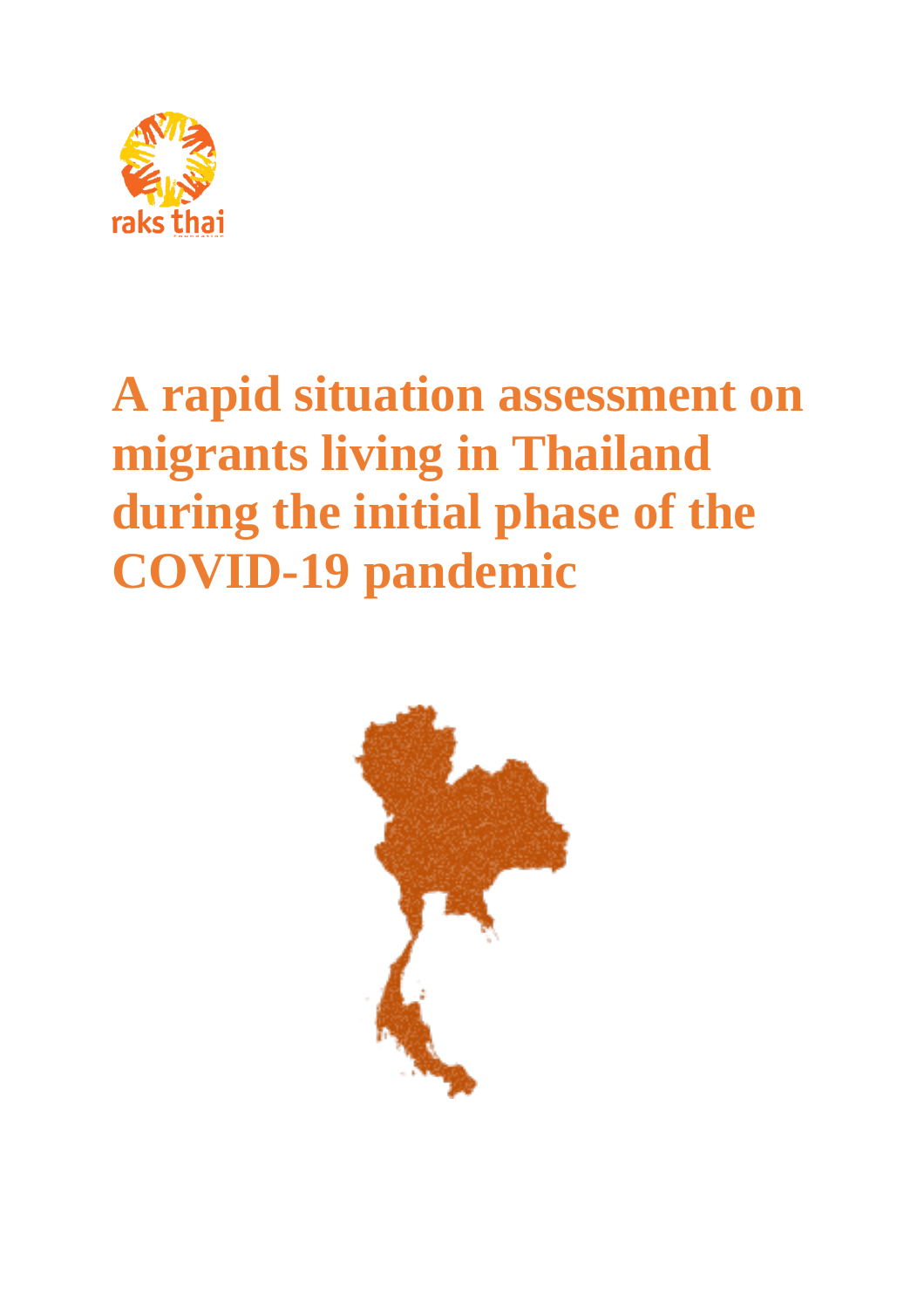Report prepared by Alistair Shaw, Monthiporn Punya and Wasurat Homsud

Based on technical lead by the Design, Monitoring, Evaluation and Learning Team and Migration Team Program Quality Department, Raks Thai Foundation

With contribution and support from partner agencies of the Migrant Working Group who assisted with data collection.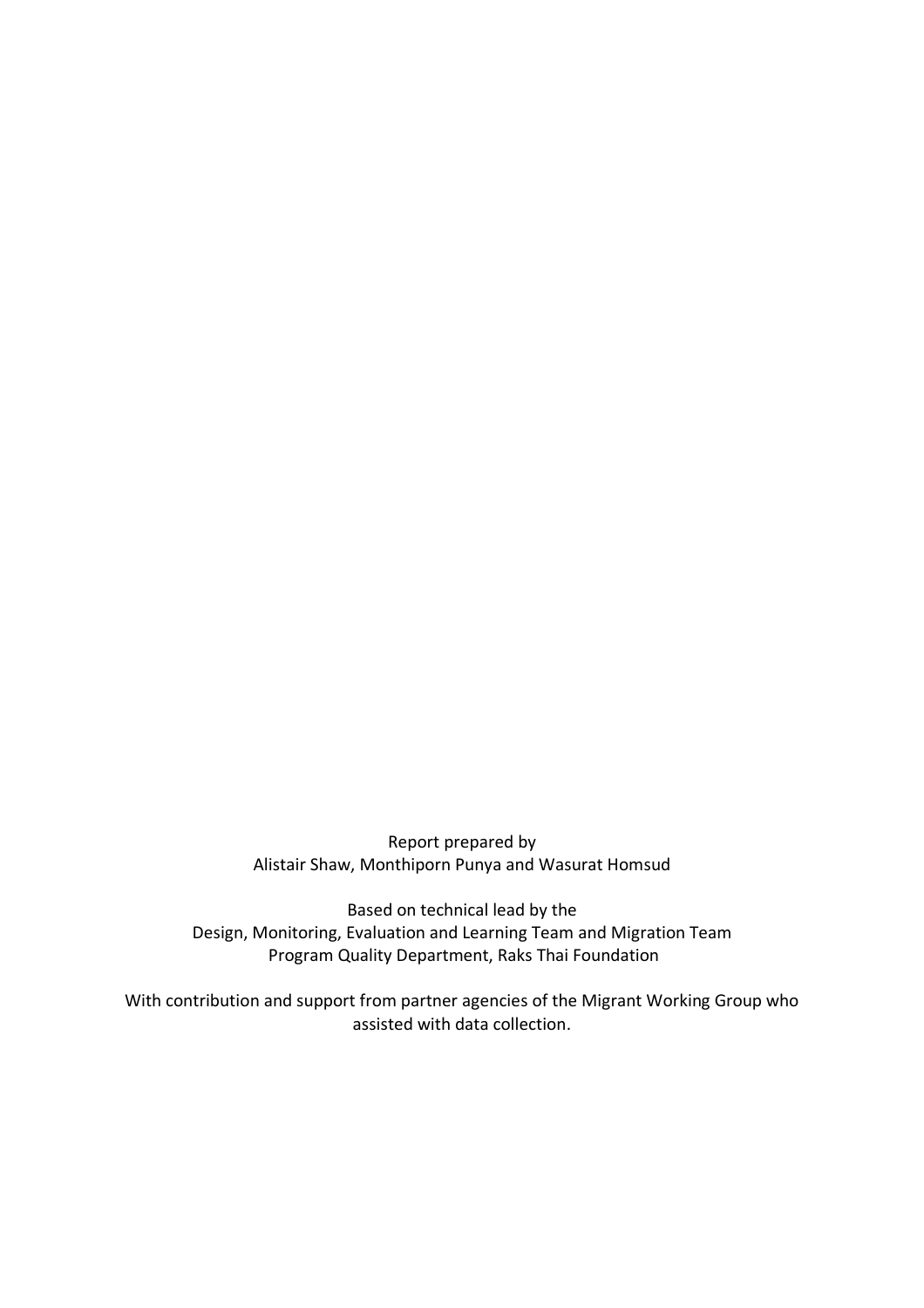# **Table of Contents**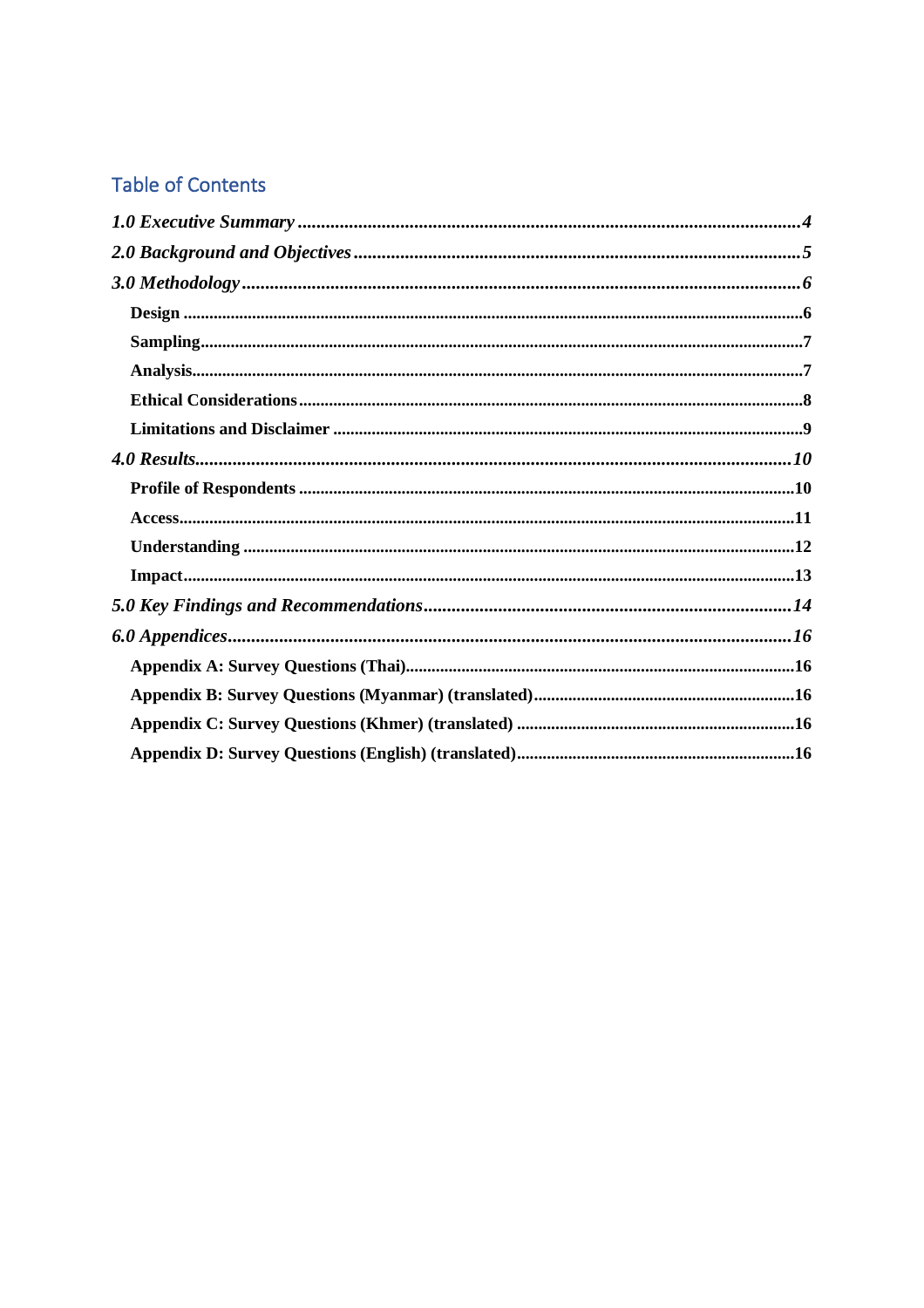# <span id="page-3-0"></span>1.0 Executive Summary

Raks Thai Foundation conducted a rapid situation assessment (RSA) on migrants living in Thailand during the start of the COVID-19 pandemic. The purpose was to understand the situation and impact of COVID-19 and to inform the development of guidelines and strategies which support migrant populations in Thailand.

The study framework and questions were designed through collaboration between the Design, Monitoring, Evaluation and Learning (DMEL) team and the Migration team within Raks Thai Foundation's Program Quality Department. The study collected and analysed primary data using quantitative methods in 22 provinces covering the North, Northeast, Central, South and Deep South regions of Thailand. In total, the study reached 474 respondents (233 female and 241 male) who were migrant workers from Myanmar (including Karen and Mon ethnicities), Lao PDR and Cambodia, and included diverse occupations and ages. This research followed standard ethical principles including voluntary participation, informed consent, confidentiality, privacy, the right to skip questions or to stop at any time during the research and to refuse to participate in this research without bearing any consequences.

The survey had 24 multiple-choice and multiple-select questions with predefined answers offering respondents the possibility to choose and rank among several options, or the possibility to grade on a pre-defined scale. Questions were designed to capture some of the main dimensions of the COVD-19 situation and was organized along three thematic areas: access, understanding and impact.

Based on the data analysed, Raks Thai Foundation identified five key findings and recommendations in alignment with objectives of this study. It should be noted that although five recommendations have been included, each should be viewed through a lens which considers the varying challenges faced by differences in sex, age and nationality, and thereby implemented through targeted approaches rather than a generalised manner. The five recommendations include:

- **Strengthen social security and livelihood support for migrant populations**
- **Encourage employers to support their employees during the COVID-19 situation**
- **Utilize appropriate channels for communication and community mobilization**
- **Improve migrants' access to health services through insurance and friendly services**
- **Target prevention activities according to populations at greatest risk of exposure**

As a next step, the Design, Monitoring, Evaluation and Learning team and the Migration team within Raks Thai Foundation's Program Quality Department are conducting a Rapid Gender Analysis (RGA) on migrant populations living in Samut Sakhon and Pattani provinces and will include migrants primarily working in the fishery and seafood processing sectors. This qualitative research will further strengthen understanding of the challenges faced by migrants and opportunities for future interventions, and will complement or substantiate some of the findings of this study.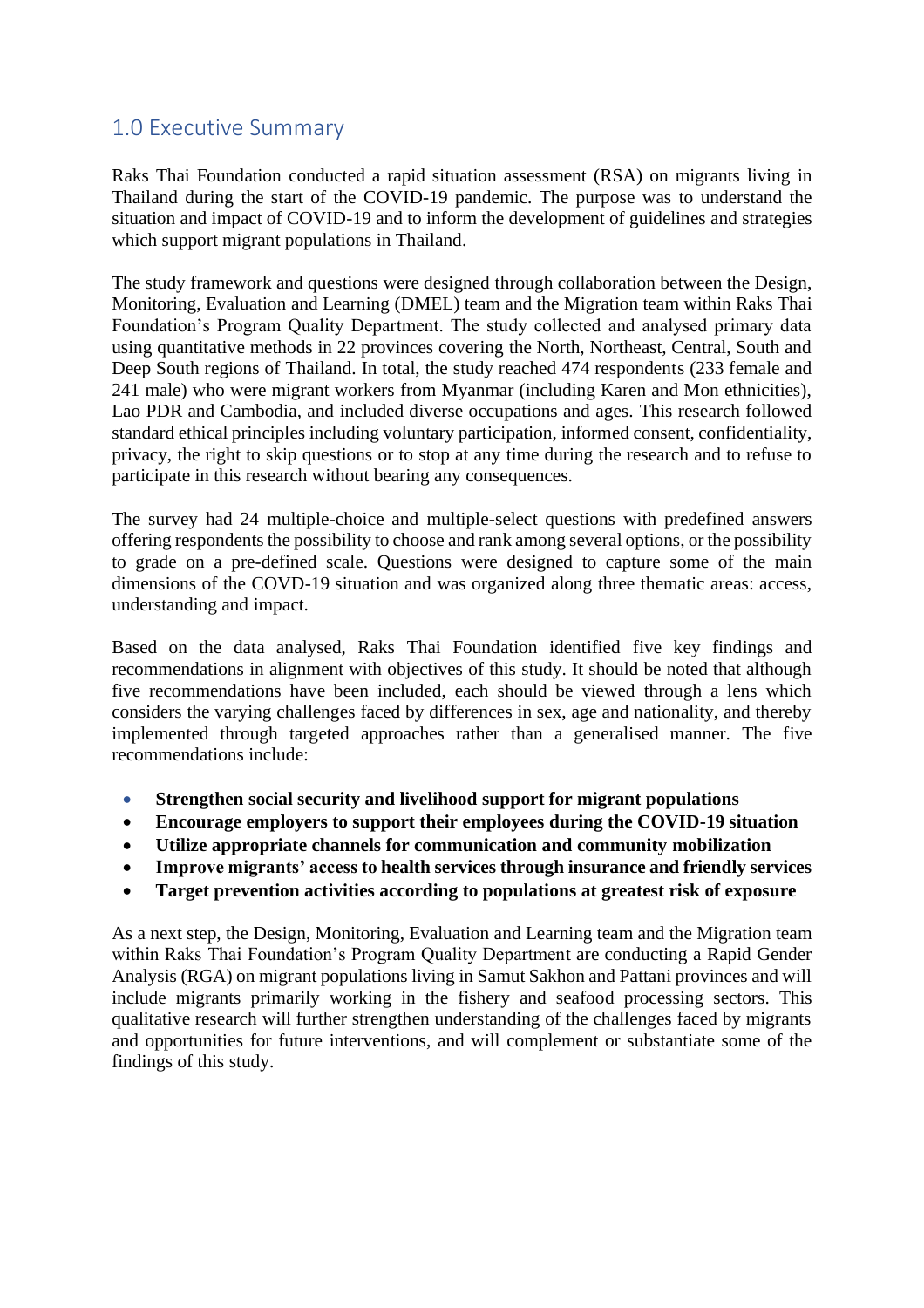# <span id="page-4-0"></span>2.0 Background and Objectives

The COVID-19 pandemic has significantly impacted an increasingly globalised world. Many countries and health systems were caught off-guard and have seen significant population morbidity and mortality. As of 29 April 2020, there had been 3,018,952 confirmed COVID-19 cases globally, including 207,973 deaths. Thailand has been a model country with only 2,947 identified cases across the country prior to initiating data collection. This increased to 3,017 (+2.38%) by the end of the data collection period compared to global increase of 38.14% during the same period. COVID-19 transmission has been seen in 68 out of Thailand's provinces with the highest number of cases seen in Bangkok. However, the Greater Bangkok area and areas with high migration and tourism have also seen hotspots emerge.

During the early stages of the COVID-19 pandemic, Thailand took swift action to limit transmission and exposure across the country. This included a nationwide state of emergency that restricted various levels of human movement, including closures of the Thai-Myanmar border – one of the largest economic and migration corridors in Asia. Despite the best of intentions, these restrictions of movement and the health impacts of COVID-19 on migrant workers (documented and undocumented) are further marginalizing and exacerbating poverty as migrants continue to lose paid work and suffer an increasing variety of protection issues. As Thailand continues on a COVID-19 trajectory toward zero cases, there is an increasing need to ensure that all people living within Thailand's borders are covered by quality health care, including the rapid testing of COVID-19, contact tracing and case management. Various case studies in Thailand and the region, including migrant dormitory hotspots in Songkhla and Singapore, have highlighted the importance of including and prioritizing migrant populations in the health system to ensure health security for the whole population.

Raks Thai Foundation has extensive experience and strong connections with migrants in Thailand, including those from Cambodia, Lao PDR, and Myanmar. This experience and trust, as well as presence within many high migration provinces of Thailand, has allowed Raks Thai Foundation to facilitate this survey of migrant workers in Thailand from the 29th of April 2020 to 13th of May 2020, with the aim to:

- **Assess the situation and the impact of the spread of COVID-19 and associated policies on the diverse migrant populations in Thailand.**
- **Inform the development of guidelines and response strategies to further limit transmission and provide support services for migrant populations in Thailand**

This study will also build on previous research by Raks Thai Foundation, which highlighted specific challenges face by women migrants who disproportionally lack legal documentation and are often trapped in insecure, low income jobs with worsening working conditions and without social protection. COVID-19 will likely further compound migrants' challenges in accessing health service, intensifying the impact on the estimated 3.9 million registered and 0.9 million undocumented migrants in Thailand.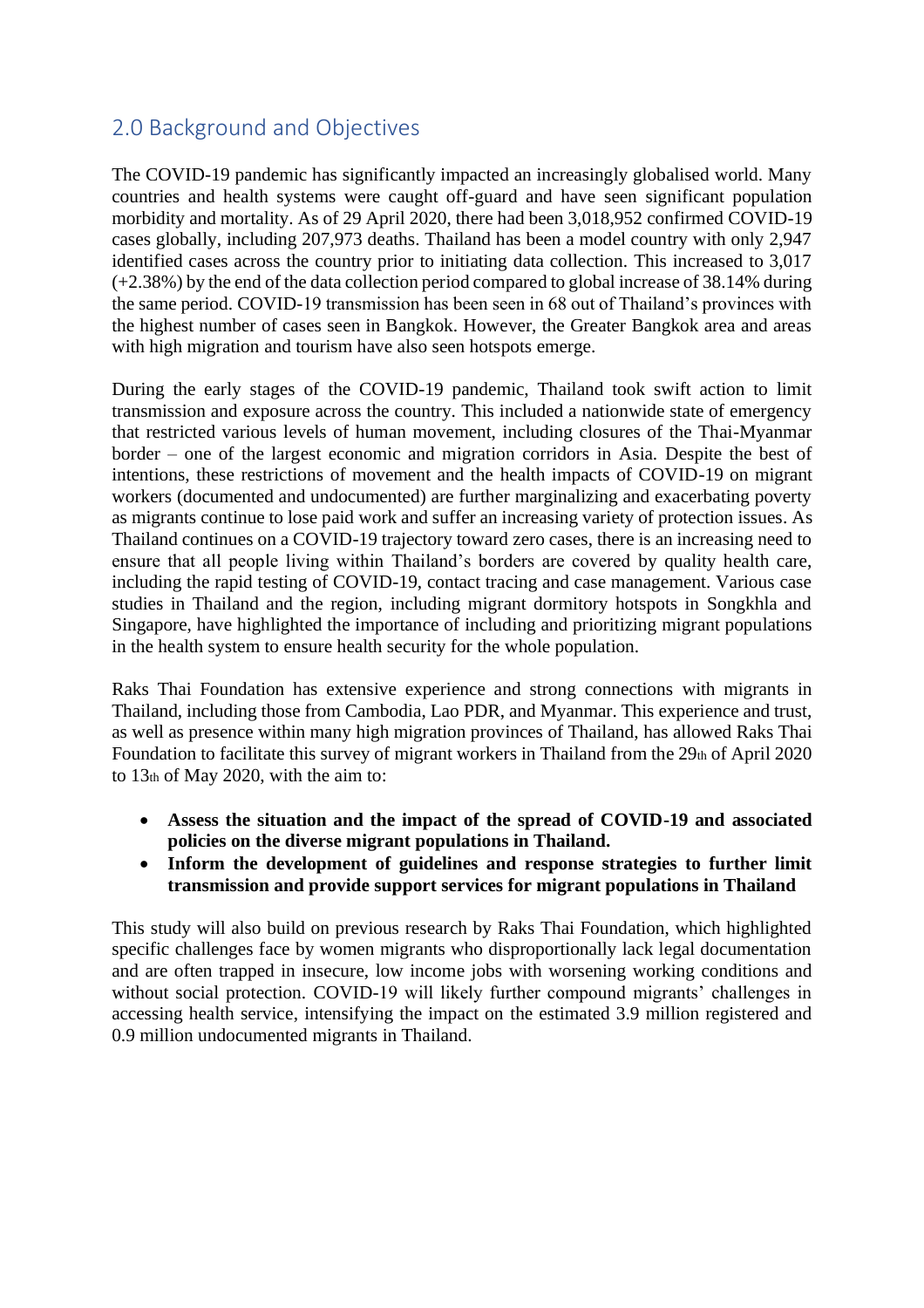# <span id="page-5-0"></span>3.0 Methodology

The methodology design involved all staff within the Design, Monitoring, Evaluation and Learning (DMEL) team and all staff within the Migration team in the Program Quality Department of Raks Thai Foundation. This ensured that there was a high level of technical input from all relevant staff, and a good understanding of the contextual factors which influence the research activities.

This study used a quantitative methodology, conducted by standardised surveys for a two-week period between Wednesday 29th April 2020 to Wednesday 13th of May 2020. Surveys were selected as they allow us to rapidly understand and learn more about the situation and are relatively simple tools to measure demographics, attitude, knowledge and behaviours. Surveys are also low-cost and allowed for rapid roll-out across Thailand, which is critical during a health emergency. Further, due to restrictions on movement and a shift toward remote work, online and community-driven surveys were the most ethical and practical method of data collection.

## <span id="page-5-1"></span>Design

The survey was developed and translated into migrant languages and shared using unique links for each migrant language. Links were shared within the Thailand network of NGOs working with migrant populations including non-Thai staff working within each organization, to be forwarded within their respective networks for broader reach. Each survey was then either completed independently by the respondent using their personal device after receiving the survey link or facilitated by non-Thai outreach workers in instances where personal devices were not available, or respondent literacy levels limited participation.

The survey (Appendix A-D) had 24 multiple-choice and multiple-select questions with predefined answers offering respondents the possibility to choose and rank among several options, or the possibility to grade on a pre-defined scale. For most questions, an 'other' option was provided. Questions were designed to capture some of the main dimensions of the COVD-19 situation. The questions were organized along three thematic areas (access, understanding, and impact) and subcategorized as follows:

- General Demographics
- Access Access to information on COVID-19
- Access Access to preventative measures
- Access Access to health systems
- Understanding Risk assessment
- Understanding Behaviour
- Understanding Concerns
- Impact Changes to employment
- Impact Changes in income and expenditure
- Impact Required support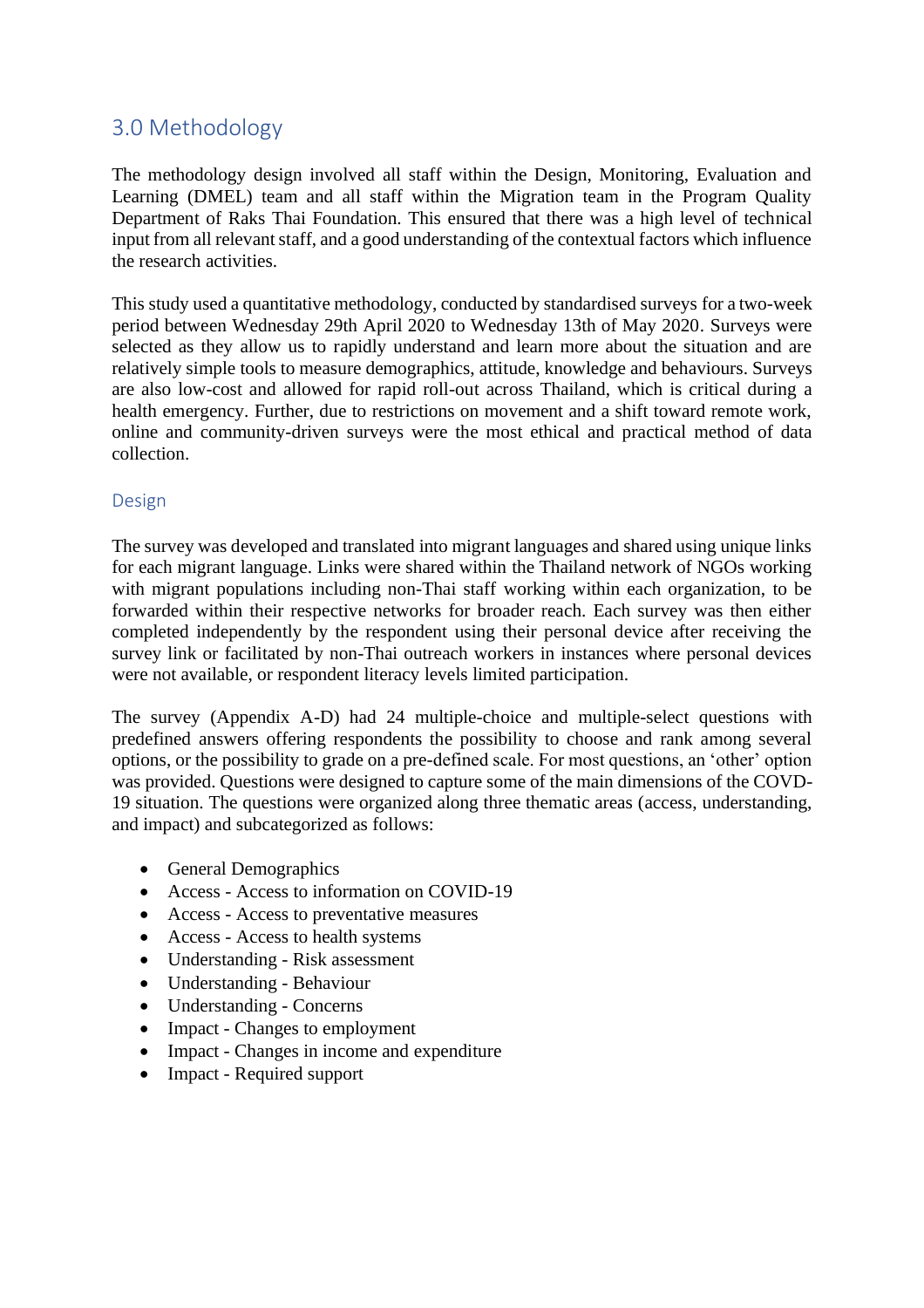#### <span id="page-6-0"></span>Sampling

The geographical coverage of this study included 22 provinces hosting the largest populations of Myanmar, Laos and Cambodian migrants in Thailand, and where Raks Thai Foundation and partners are currently implementing projects relating to health, labour rights and antitrafficking. These provinces include Bangkok, Samut Prakan, Nonthaburi, Pathum Thani, Nakhon Pathom, Samut Sakorn, Chonburi, Rayong, Trat, Kanchanaburi, Prachuap Kiri Khan, Chiang Mai, Tak, Si Sa Ket, Ubon Ratchathani, Phang Nga, Phuket, Surat Thani, Ranong, Chumphon, Songkhla and Pattani. These provides cover all geographic regions of Thailand which are the North, Northeast, Central, South and Deep South.

Based on the total number of registered migrants by the Ministry of Labour (Nov 2019), recorded as 2,295,873 migrants, a target sample size of 384 was calculated according to 95% confidence level and 5% margin of error, and then stratified according to the number of migrants registered in each province. All provinces received clear guidance for selecting participants and targets. Participants were selected based on random and convenience sampling, either through sharing of the online survey links, or through facilitated surveys by non-Thai outreach workers who identified participants within their respective communities and networks. The total number of participants completing the survey was 474, well above the target sample size. However, the provinces of Bangkok, Nonthaburi, Pathum Thani, Tak, Phuket and Chumphon were underrepresented relative to their population size. Informal sex and nationality targets were also set for each province to increase representation from each migrant sub-group.

#### <span id="page-6-1"></span>Analysis

During the first stage of analysis, data was validated to ensure that surveys were completed according to the set criteria, and without any bias. This involved reviewing timestamps and IP addresses for duplicate or false data entry as post-screening, and conducting follow-up calls with some respondents to confirm responses. In the second stage, raw data was edited to clear any invalid data entry or formats. Data that was edited included age (from string to decimal) and number of contacts (from a range to the highest number in the range). Further, one respondent's occupation was missing, and that record was removed from any analysis involving occupation, and 27 respondent's total household size was recorded as zero or less than the age disaggregated figures and therefore were removed from any analysis involving household size. Data was then coded, particularly to categorize 'other' data entered by the respondents in any multiple choice or multiple select question, to group ages into age bins of under 18, 18-24, 25-39, 40-54 and over 55, to group the number of close-contacts into bins of 5, and to assign numeric values to binary responses  $(1 = yes, 0 = no)$ 

Once validation, cleaning and coding was completed, data was analysed using a variety of statistical methods to describe the data and determine independence between categorical variables. Firstly, this involved the use of descriptive statistics according to each question, and through crosstabs for disaggregation. These statistics are represented throughout the analysis using *n* for sample size,  $\tilde{x}$  for median  $\bar{x}$  for mean and SD for standard deviation. The second stage was an inferential analysis of specific questions using the Pearson Chi Squared test to determine dependence and/or association between multiple variables or responses. These tests are represented in the analysis using *p* for probability value which indicate either significant association  $\left($ <0.05) or non-significant association  $\left($ >0.05).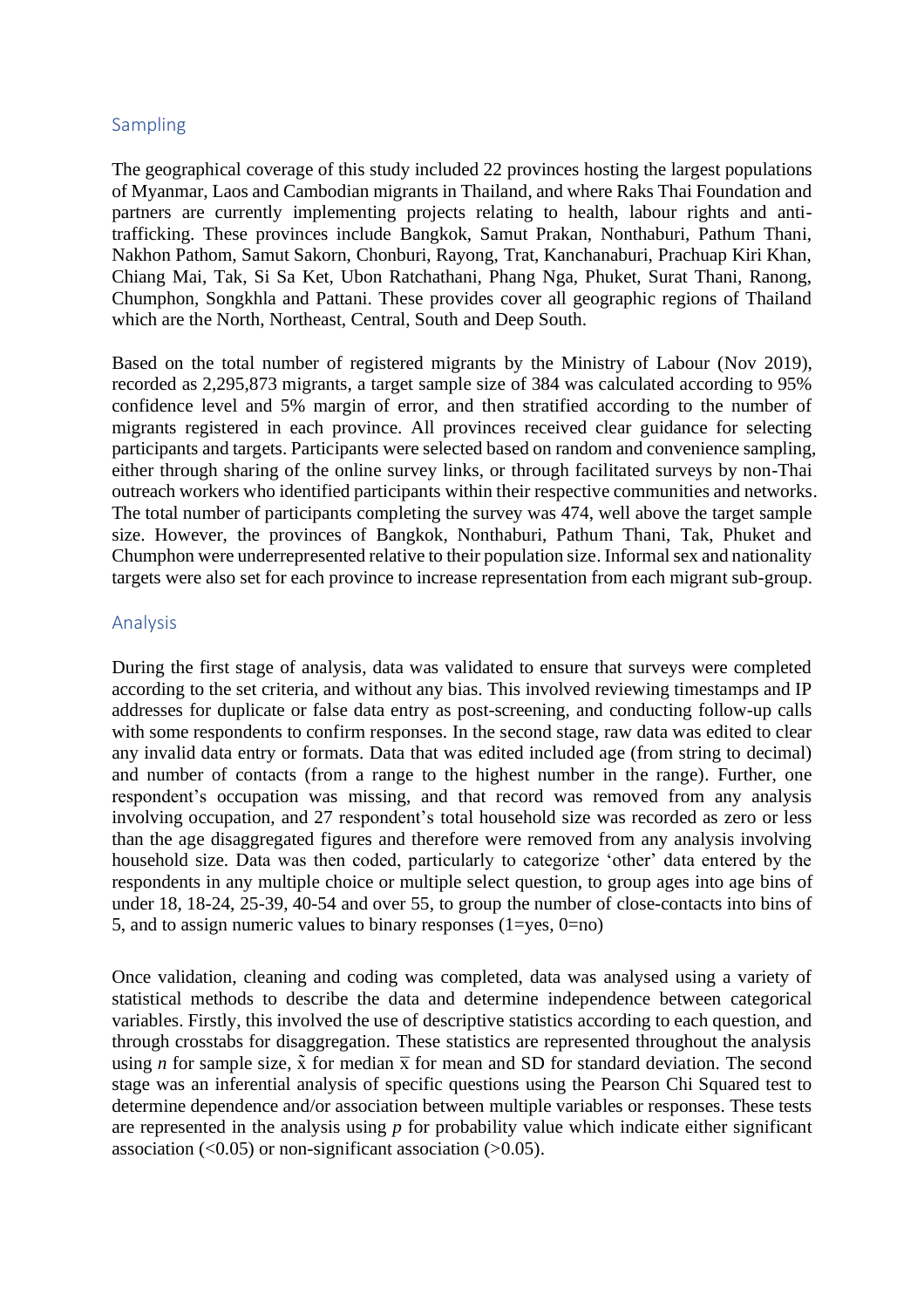## <span id="page-7-0"></span>Ethical Considerations

Raks Thai works with a number of marginalized populations who are often vulnerable to exploitation. When working with marginalized populations, it is critical to consider factors which influence their participation in research. Considerations for this research included legal documentation status and right to work, and agency, structure and relationships affecting women's participation, and the health and legal implications of participating in research activities during the national State of Emergency which included restrictions on movement and enforcement of social distancing.

Raks Thai Foundation took into consideration the following ethical principles in implementing this study:

- **Equity**: In designing data collection methods, Raks Thai identified opportunities to increase representation by multiple populations, including those that may be vulnerable or marginalized, by considering equitable participation opportunities and well-designed sampling methods. In doing this, we collect sex, age and nationality disaggregated data as a minimum standard and have strategies for considering gender within processes. Surveys were also designed to be translated in migrant languages of Myanmar and Khmer, as well as Thai.
- **Do no harm**: Raks Thai Foundation always analyse the intended and unintended impacts of our research, encourage honest learning, and take action to prevent and respond to any unintended harms. This includes limiting any exposure to risks associated with research or research outcomes. The survey purposefully excluded questions relating to documentation status and excluded questions which could mislead or promote harmful health and social behaviours relating to COVID-19.
- **Respect and privacy**: In accordance with Raks Thai's research principals, we are often required to process data, including personal data, to understand situations and improve the quality of interventions. In complying with standards of respect and privacy, Raks Thai requested free, informed and prior consent from all participants before they participated in the survey, ensuring that their participation was truly voluntary and understood, particularly with consideration of the power imbalances that may exist between Raks Thai Foundation and participant as well as language and age limitations. The first question of the survey included an explanation on the purpose of the research, how information will be collected, viewed, analysed and shared, and a request for their permission. This was included in Thai, Khmer and Myanmar languages. The survey was designed so that any participant who declined were unable to continue completing the survey.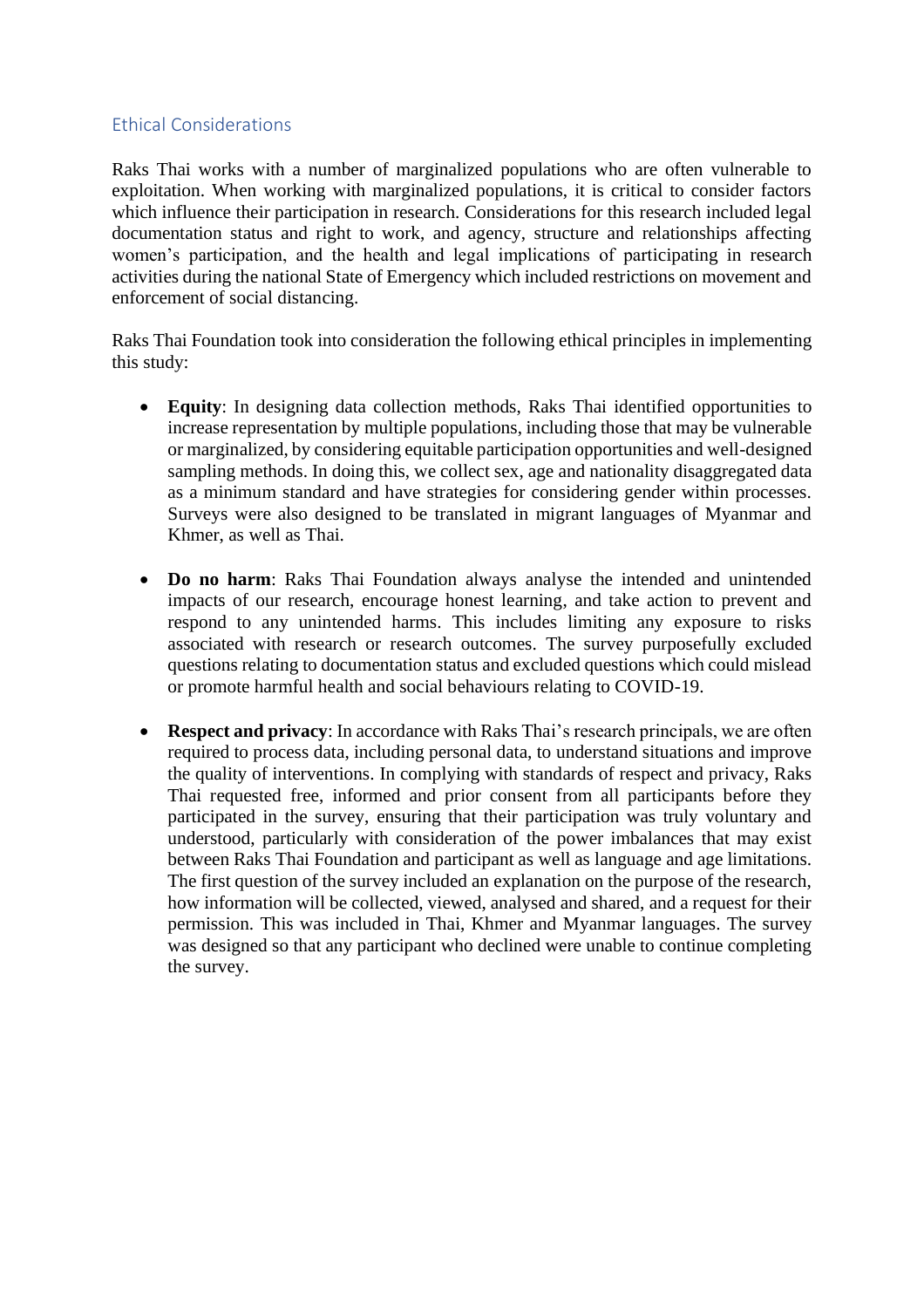## <span id="page-8-0"></span>Limitations and Disclaimer

The study was funded and conducted by Raks Thai Foundation with participation from nongovernment organizations working at a sub-national level across Thailand. A number of limitations existed both in the design and data collection stages of the study:

- Sampling identified participants through established migrant networks across Thailand, and therefore respondents living in more disconnected settings were likely to be underrepresented. Further, some high population provinces were underrepresented compared to their population size.
- The survey was translated into two languages (Myanmar and Khmer) however Laos respondents were required to use a Thai version, likely limiting complete understanding of all questions.
- Although surveys were available in Myanmar and Khmer, some respondents elected to complete the Thai survey, which noticeably led to some data entry errors which had to be corrected or excluded.
- Due to the COVID-19 restrictions, surveys reached individual with access to smart devices, therefore likely to underrepresent migrants living with the lowest salaries or disposable income.
- Occupational differences between all respondents could not be determined as categories were not clearly defined or able to be clearly defined during data cleaning. This reduced the sample during any occupational analysis that was conducted.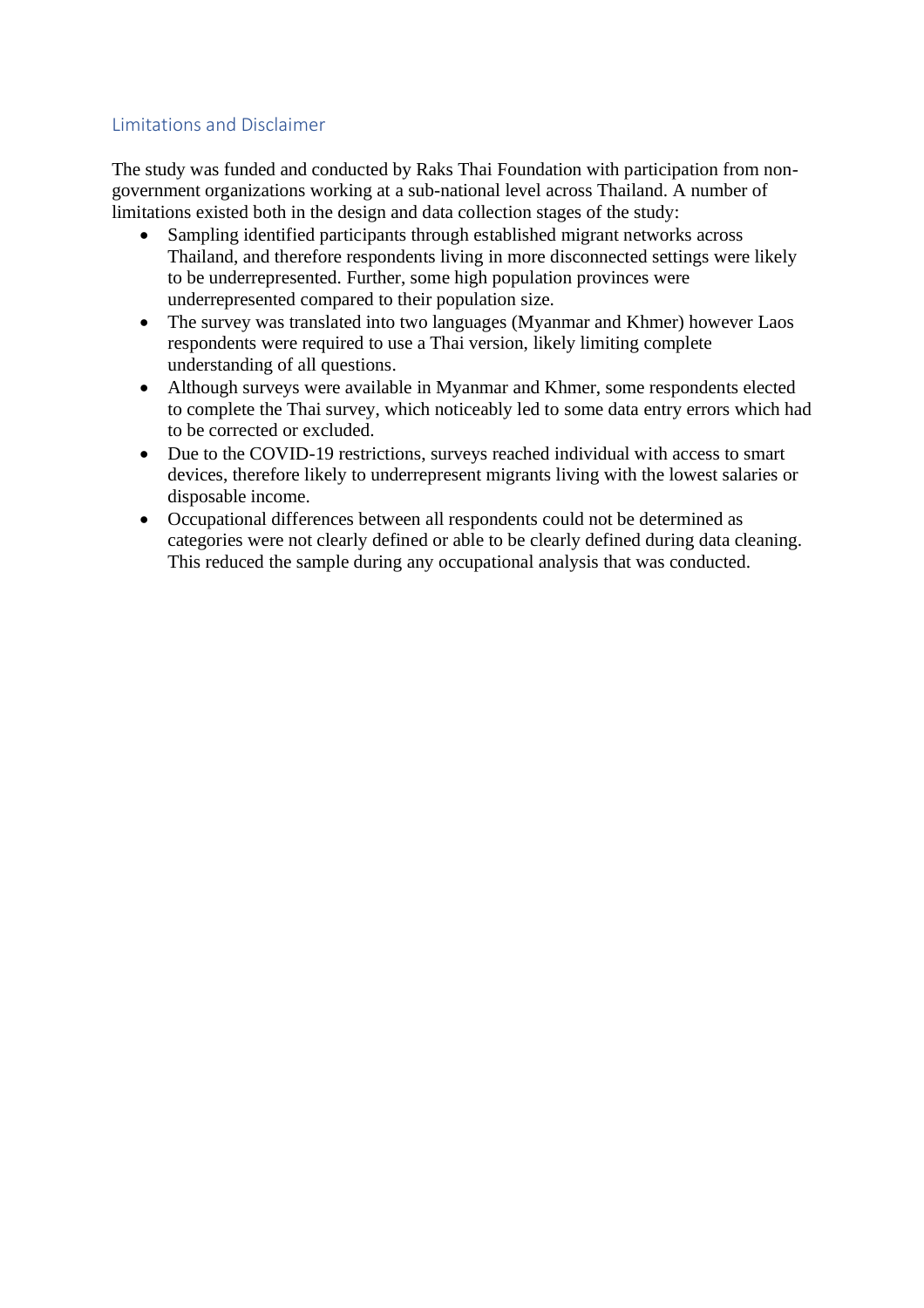# <span id="page-9-0"></span>4.0 Results

#### <span id="page-9-1"></span>Profile of Respondents

The study included 474 respondents. In the first set of questions, respondents were asked to indicate their province, age, sex, nationality and occupation. Respondents were from varying backgrounds, representing many different migrant sub-populations across Thailand. The sex distribution of respondents reflected similar proportions to registered male and female migrants in Thailand (Nov 2019), with 233 (49.16%) females and 241 (50.84%) males completing the survey. No respondents identified as gender diverse despite being included as an option in the survey. The nationality distribution also reflected similar proportions to registered migrants in Thailand, with 374 (78.90%) people from Myanmar, 80 (16.88%) people from Cambodia and 20 (4.22%) people from Laos completing the survey. It is worth noting that 43 of the 374 Myanmar respondents preferred to be identified as one of Myanmar's ethnic minority groups, however were grouped into the Myanmar category in accordance with Thailand's Ministry of Labour Work Permit classifications. Finally, the migrants included in the study were mostly between 20-49 years of age ( $\tilde{x} = 34$ , SD = 10.08), with the lowest respondent a child 9 years of age, and oldest 76 years of age. Respondents under the age of 18 (n=4) were excluded from analysis.

Respondents were from a wide array of occupations. The largest occupation group was General Services (n=124), followed by Seafood Processing (non-factory) and Seafood Processing (factory) (combined n=84), Construction  $(n=47)$  and Agriculture  $(n= 44)$ . Respondents indicating other occupations were grouped into "other-skilled" which include an electrician, government employees and a medical professional, and "other-unskilled" which included sex workers and tour operators. One respondent did not complete their occupation and therefore was excluded from any subsequent analysis involving occupation disaggregation.

Finally, respondents (n=453) were asked to describe their household sizes, including the number of people in high risk categories above 70 years of age or with chronic health conditions. The average household size was 3.262 (SD: 1.745) with the largest identified as a 15-person household. Only 11 respondents (2.43%) identified living in a household with someone above the age of 70, and 82 respondents (18.10%) lived in households with residents who have chronic health conditions that are shown to increase the risk of serious complications from COVID-19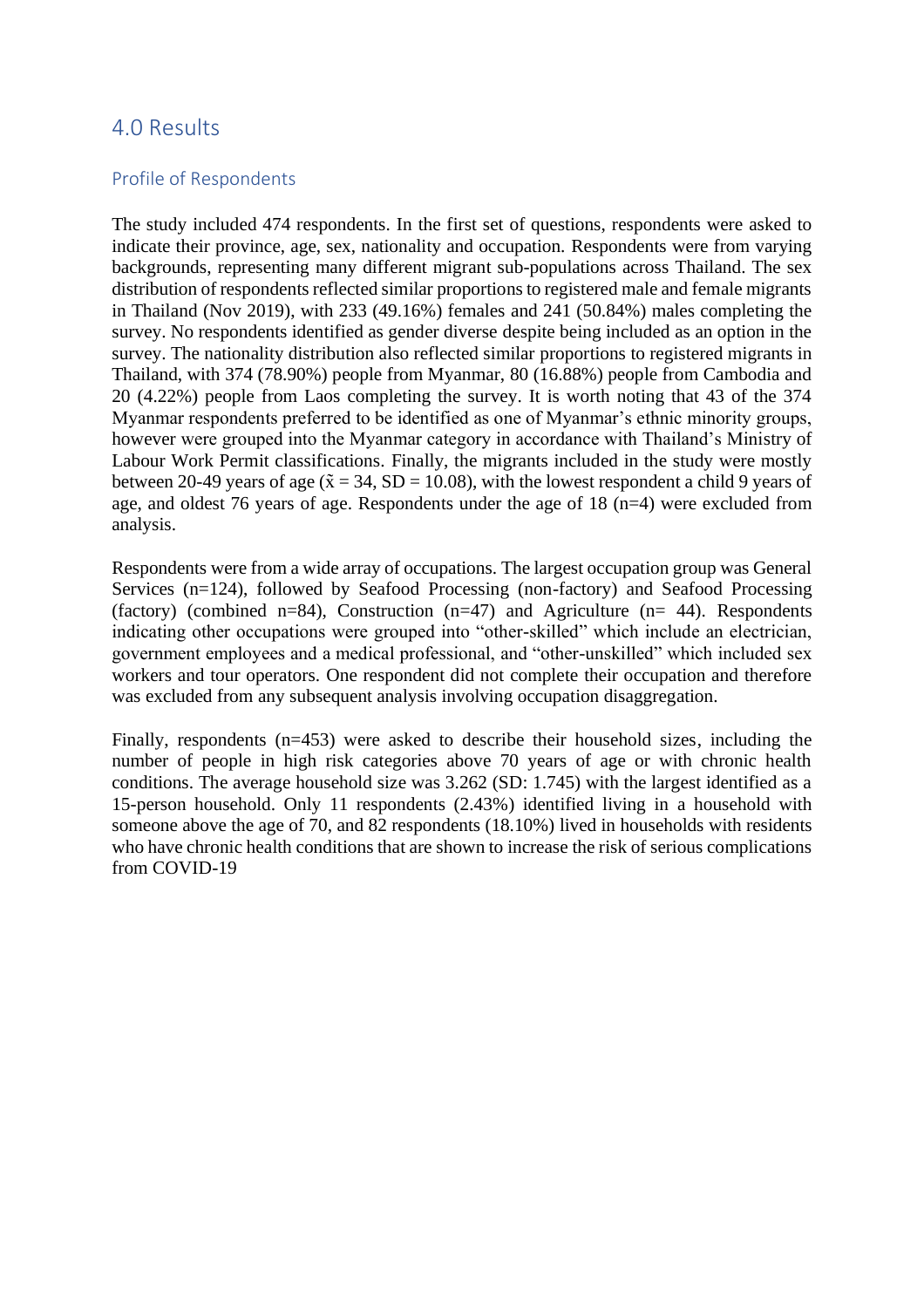#### <span id="page-10-0"></span>Access

There were six primary messages shared with Thai and migrant populations across Thailand to interrupt transmission and mitigate some of the impact of COVID-19. A large majority of migrants received and understood that they should stay home where possible (73.42%) and that there was a strict curfew between 2200 and 0400 (76.37%). However, very few respondents were aware of government support services relating to their employment (16.03%) or policies relating to temporary extensions of stay and registration (29.54%). There was mixed understanding relating to protection, including (a) only 42.85% of migrants having received information about wearing masks when outdoors, and (b) only 51.69% were aware of messages around social distancing and hand washing. It is worth noting that there was a significant association between nationality and hearing these protection measures  $(p=0.000, p=0.005)$ respectively), with Myanmar populations having received the least amount of prevention information (33.69%, 48.93%) followed by Cambodians (75%, 56.25%) and Laotians (85.00%, 85.00%)

Information had been disseminated using a variety of mediums. Online and social media was the most commonly identified source of information for migrant populations (71.73%) however men were significantly more likely to access COVID-19 information online or through social media compared with women  $(p=0.038)$ . There was also a significant negative association between age and access to social media with the percentage of respondents accessing social media decreasing with each increasing age group. Further, there was a positive association between age and reliance on word of mouth. As age increased, so too did a reliance on friends, family and the community for information. All other mediums were proportionally used by each sub population, however, were not used as much as social media. 54.54% respondents accessed information through television, followed by NGO outreach and word of mouth (29.96%) and employers (28.69%). However, messages through government outreach (10.55%), radio (7.81%) and community notices (5.27%) rarely reached migrants. It is worth noting that migrants from Myanmar were found to have received less information through employers compared to other nationalities ( $p=0.000$ ), and migrants from Laos significantly less information through the radio  $(p=0.036)$ 

When asked about whether they believed that they could access to health services (testing and treatment) if they were suspected or confirmed to have COVID-19, 85.23% of respondents indicated 'yes', however Cambodian and Laotian migrants were less confident about their ability to access services  $(p=0.000)$ . Of those who indicated that they were unable to access services (n=70), 95.71% attributed this to lack of affordability and lack of access to insurance coverage, while only a small number of respondents indicated that they were legally restricted (12.86%), or would face stigma or discrimination if they accessed services (8.57%).

Regarding access to personal protection products, the survey asked about access to masks and alcohol-based hand sanitizers or soap. Only 56.33% of respondents had a sufficient supply of face masks, with male migrants having comparatively less access compared to female migrants (p=0.021). Remaining respondents had some but often did not have enough for children. Reasons for not having masks included the price being too expensive (56.04%) and not finding somewhere to purchase masks (37.20%). Even less migrants (42.83%) had access to an alcohol-based hand sanitizer or soap, which was particularly low for migrants from Laos compared with other migrant nationalities (p=0.048). Reasons for not having access to alcoholbased hand sanitizer or soap included the price being too expensive (55.56%) and being unable to find somewhere to purchase hand sanitizer or soap (25.27%). For both products, there were people who indicated that they did not believe masks or hand sanitizer were necessary (13.04% and 18.28%, respectively).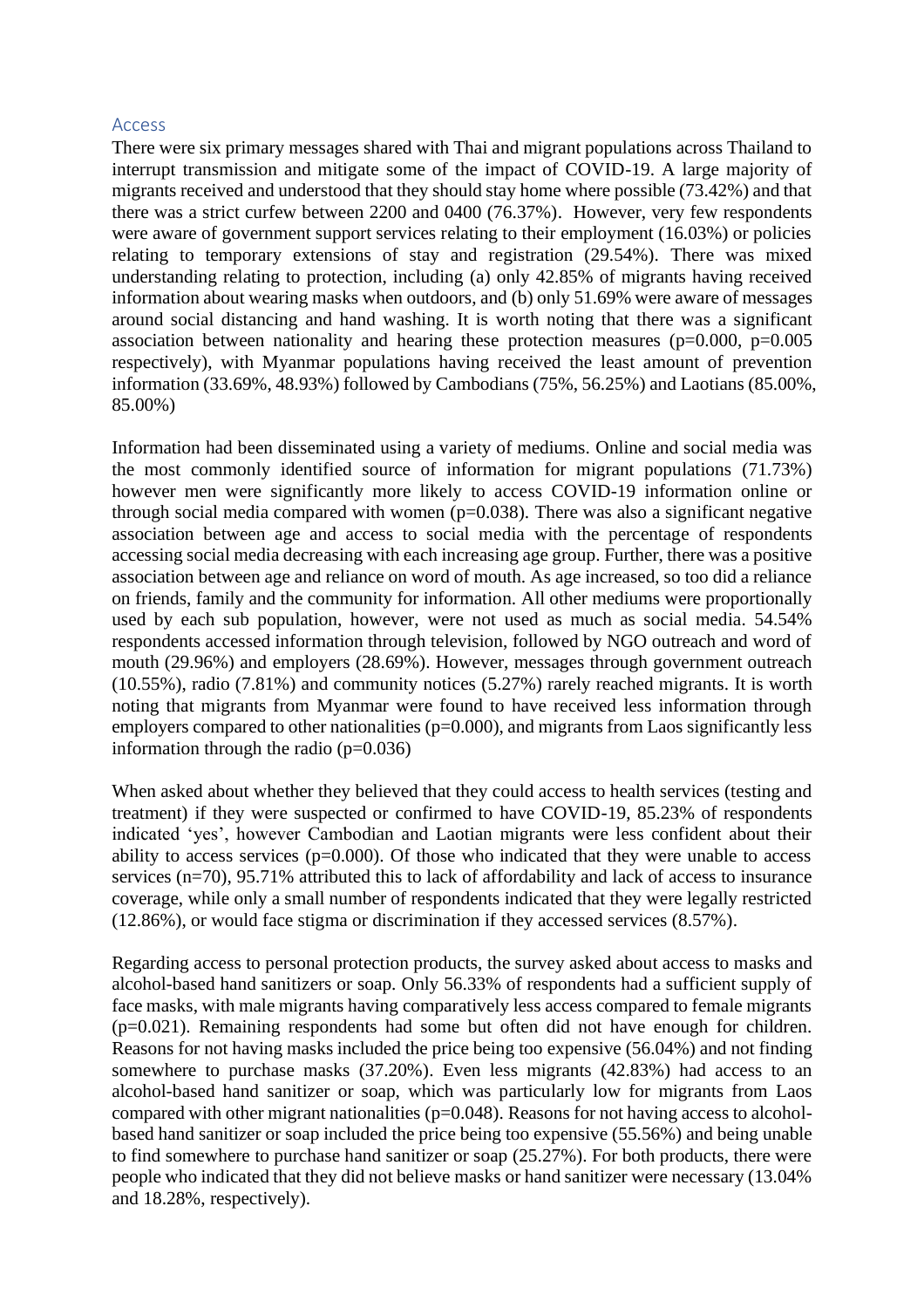#### <span id="page-11-0"></span>Understanding

Questions asked also gained insight into migrants' understanding of the complexities and potential impacts around the COVID-19 situation, and were primarily used as a self-assessment of their concerns relating to any aspect of their lives, be it employment, health, travel, lifestyle etc. Respondents could select from four options; not concerned, a little concerned, very concerned, extremely concerned. A majority of respondents indicated that they were very or extremely concerned (57.93%) with the current COVID-19 situation compared to 42.07% who had little to no concern. Only 9.70% of respondents indicating no concern about the current COVID-19 situation. The level of concern was proportionally distributed across all subpopulations with no statistical dependence recorded between sex and  $(p=0.799)$ , nationality  $(p=0.394)$ , age  $(p=0.363)$  or occupation  $(p=0.214)$  and the level of concern.

When asked about their behaviour should they identify symptoms of COVID-19, 89.45% of migrants indicated that they would isolate for 14 days, compared to only 6.96% isolating for less than 14 days, and 3.59% not isolating themselves. Further, for those who indicated that they would isolate for 14 days, 79.48% recognized that they should avoid family or other household members during this time.

The survey also asked five key questions about adopting behaviours which prevent the spread of COVID-19, including avoiding close contact, wearing a mask, not touching their face, frequent handwashing, and avoiding sharing of food and utensils. 71.52% of migrant respondents indicated that they always wear a mask, with data also demonstrating significantly higher proportions in Lao population ( $p=0.000$ ) and those between the ages of 25-54 ( $p=0.000$ ) compared to other subpopulations. 60.87% of migrants indicated that they always avoid sharing meals and utensils, however Cambodian and Laos migrants demonstrated a much lower rate compared to Myanmar migrant ( $p=0.000$ ). Over half of the respondents indicated that they always wash their hands after touching other substances (56.65%). Less than half of respondents were able to always avoid close contact (43.25%) and avoid touching their face (43.67%). Surprisingly, migrants under the age of 25 demonstrated the poorest adoption of preventative behaviours compared to older age groups when considering handwashing, sharing of foods, wearing masks and touching faces(p=0.000-0.016)

To understand whether migrant workers had made changes to their lifestyle based on their understanding of the situation, the survey asked about their behaviour during the day preceding being surveyed. 46.84% of respondents stayed home without any visitors, however over half of respondents (53.16%) either travelled to see another person or had visitors come to their home. Reasons for travelling outside of home included going to work (57.77%), running errands (52.79%), and to a lesser extent for social reasons (9.68%) and boredom (4.11%). For those who did travel outside their home or have visitors, the median number of close contacts was 5, noting several large outliers due to contact from some employment obligations. The survey also asked people who left their homes about the forms of transport they used throughout the day, with 71.14% using private transport, 22.16% walking and 13.70% using public transportation. Although the median number of close contacts was 5 for all migrants surveyed, those who took public transportation had more close contacts ( $\tilde{x}=6$ ) compared to those who walked ( $\tilde{x}$ =3.5) and those who used private transportation ( $\tilde{x}$ =3).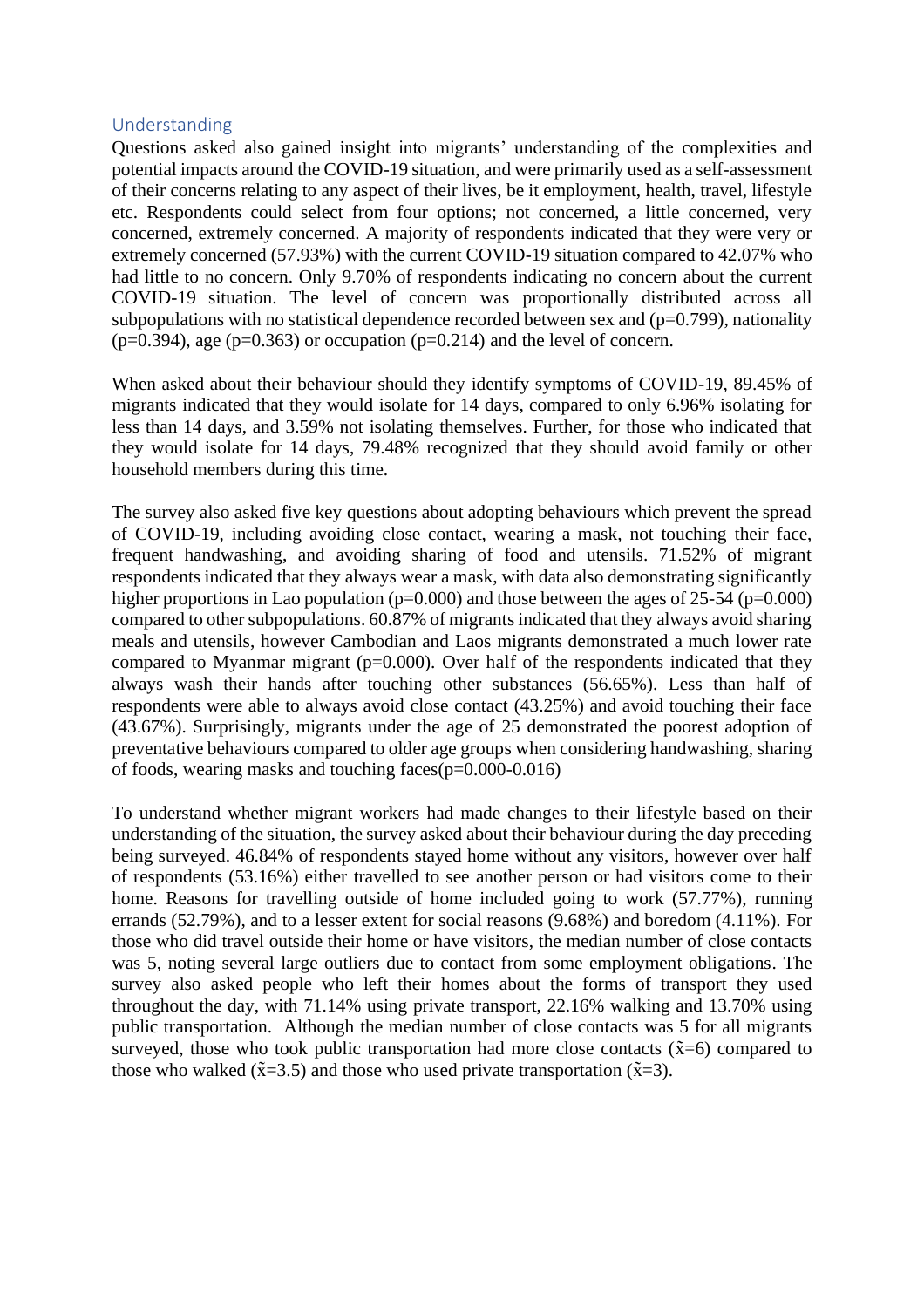#### <span id="page-12-0"></span>Impact

Respondents were also about challenges or difficulties that they are currently facing as a result of the COVID-19 pandemic. A large number of respondents indicated that they were suffering from insufficient income (63.92%), had lost their employment (44.09%) or were unable to return to their home country (29.75%). It is worth noting that women were more likely to lose employment ( $p= 0.0297$ ) and have insufficient income ( $p=0.0215$ ) but responses were not dependent on nationality. Increasing age was also an influencing factor on job loss ( $p=0.0003$ ), with 36.93% of respondents under the age of 25 losing employment, compared to 44.19% and 50.00% in age groups 25-54 and over 50 years, respectively. Very few respondents expressed challenges in accessing information (5.06%), social exclusion (4.22%) or family problems (1.69%).

The survey also asked migrants about their financial situation as a result of the COVID-19 pandemic and the associated restrictions in Thailand. When asked about how their income has changed, 71.10% of respondents indicated that their salary had decreased, with female migrant salaries more adversely affected (p=0.007) yet no difference between age or nationality. Further compounding this issue, 92.47% of migrants who reported a decreased salary also indicated that their daily living expenses had either remained the same or increased.

Building on the financial situation, migrants were asked about specific changes to their employment during the COVID-19 situation in Thailand. Based on evidence collected, there were minimal changes identified within workplaces, with only 13.29% of migrants mentioning that their workplaces imposed social distancing measures, 16.24% provided prevention equipment to employees, 18.35% checked the temperature of employees before starting work and 20.91% created a work time rotation system to limit the number of staff at worksites. Cambodian migrants benefited more (0.000-.0001) from workplace adjustments compared to other nationalities.

Finally, respondents were given an opportunity to prioritize areas of support. Compensation for lost income was highlighted as most needed (38.40%) with women identifying this as a priority much more than men  $(p=0.023)$ , which reflects the sex differences in income and job loss. Laotian migrants also indicated that compensation for income loss was a higher priority  $(60\%)$  compared to Myanmar  $(41\%)$  and Cambodian  $(20\%)$  (p=0.000). The second most demanded area of support was prevention supplies (e.g. masks and alcohol gel) with males selecting this area as a greater priority than female migrants ( $p=0.023$ ). Only 6.96% of migrants did not request any form of support.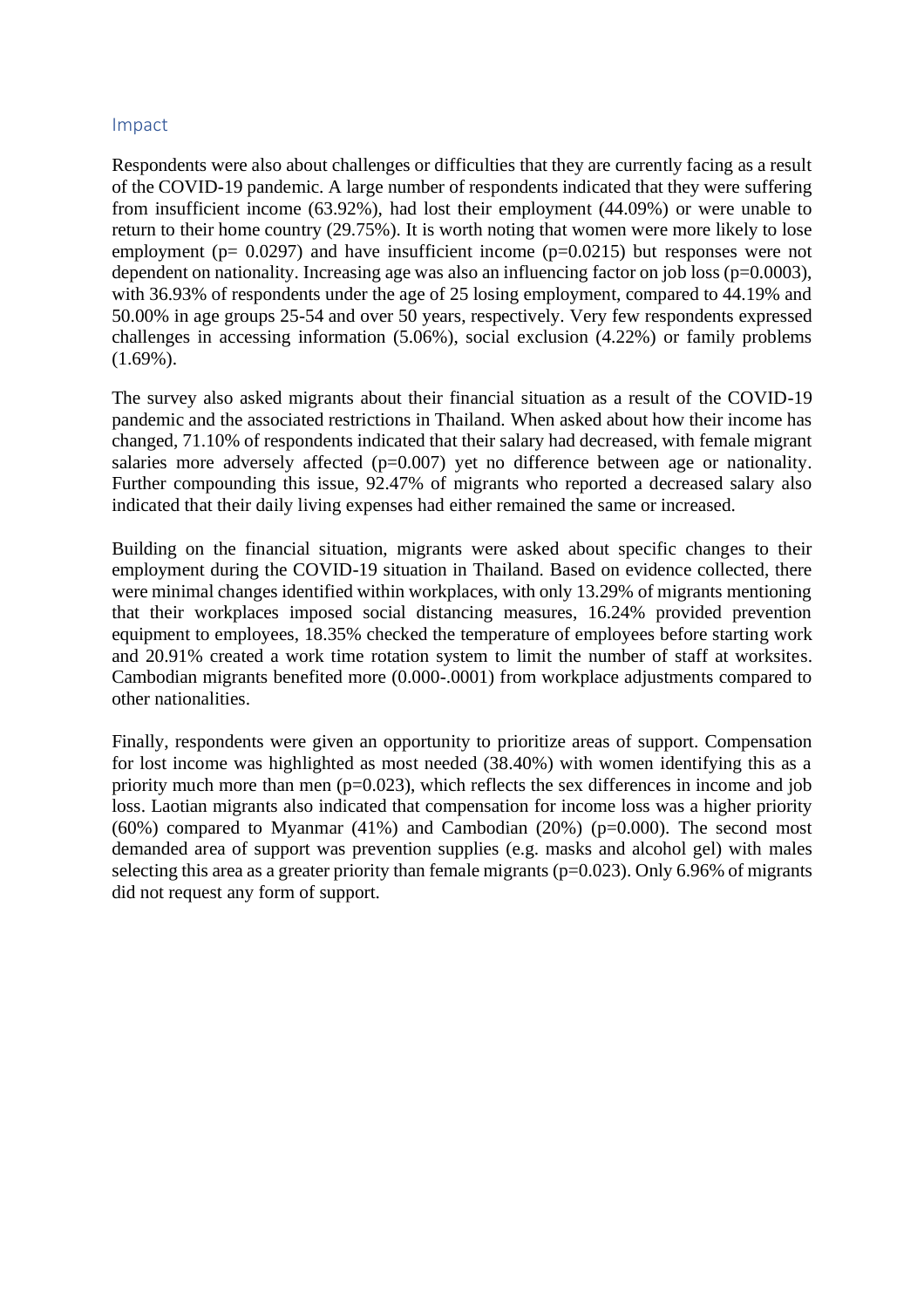# <span id="page-13-0"></span>5.0 Key Findings and Recommendations

Based on the data analysed, Raks Thai Foundation has identified five key findings and recommendations in alignment with objectives of this study, which were to understand the situation and impact of COVID-19 and to inform the development of guidelines and strategies which support migrant populations in Thailand. It should be noted that although five recommendations have been included, each should be viewed through a lens which considers the varying challenges faced by differences in sex, age and nationality, and thereby implemented through targeted approaches rather than a generalised manner.

## **1. Strengthen social security and livelihood support for migrant populations**

Findings demonstrated that a significant number of migrant workers in Thailand have lost their employment during the COVID-19 pandemic, without any indication about when or whether their employment would resume. Female migrants and older migrants were disproportionately impacted by these job cuts. Further compounding this problem, a large percentage of migrants, particularly female migrants, including those still employed, had their salaries reduced and were simultaneously facing an increase in their daily living expenses. Although there were diverse requests for support, compensation and support for livelihoods was by far the most requested and relevant to migrants in Thailand. Organizations working with migrant populations should work toward integrating livelihood and social security-based measures into existing commodity distribution and community education activities, as well as advocating to the Social Security Office and Department of Labour Protection and Welfare, Ministry of Labour to strengthen labour protection policies to cover non-Thai employees.

## **2. Encourage employers to support staff during the COVID-19 situation**

The survey allowed migrants to indicate the extent to which changes were made within their workplaces in response to the COVID-19 pandemic. Based on data collected, workplaces have made little effort in incorporating additional protection methods for their employees, with, generally, less than 20% of workplaces imposing social distancing, providing masks or alcohol-based hand sanitizer, checking temperatures or rotating employee schedules to minimize close contacts. Although some measures may be impractical, there are areas for improvement. Organizations working with migrant populations should take a multi-sectoral approach through inclusive engagement of CSOs, private sector and relevant government authorises. Specifically, organizations should more proactively engage employers and work with the Employers' Confederation of Thailand, the Federation of Thai Industries, the Board of Trade of Thailand and other business associations, to protect employees and reduce the level of concern about continuing employment. Lessons drawn from concentrated epidemics in Singapore and Yala migrant housing also point toward a need for additional protection measures against workplace transmission being applied within company-sponsored housing and hostels.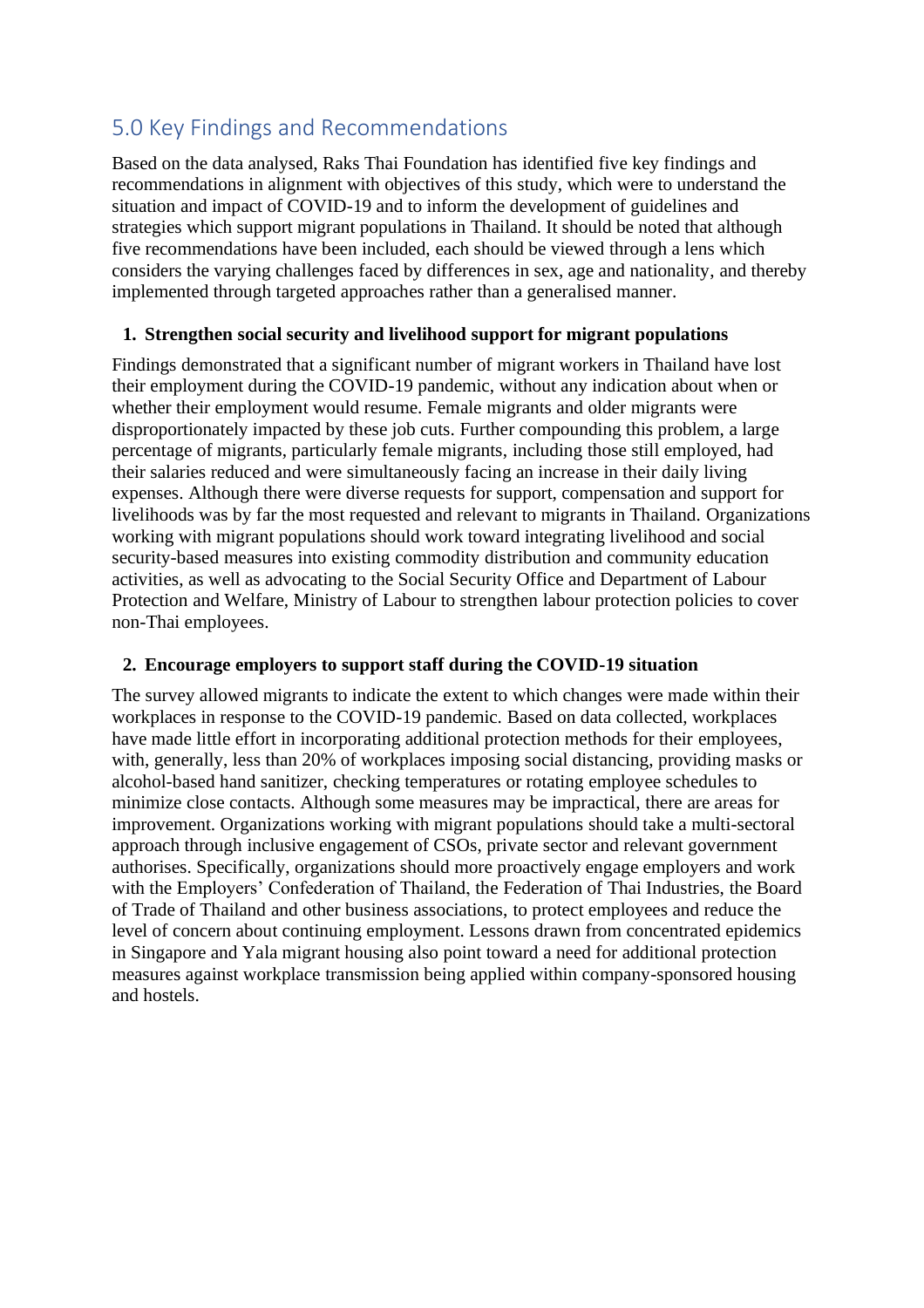#### **3. Utilize appropriate channels for communication and community mobilization**

Almost all respondents indicated that they had received information relating to COVID-19 and associated policies through at least one channel of communication. However, there were communication channels which were most successful at reaching migrant populations and therefore should be prioritised for future communication and community mobilization. A large majority of respondents identified online and social media as the most used source of information, however there were observable differences in sex, with men more likely to use this medium, and younger migrants were significantly more likely to use internet-based systems to seek information. However, although internet use decreased as age increased, as age increased so too did a reliance on friends, family and community through word-of-mouth for information. For external influence, non-government organizations and employers were identified as a source of information significant much more than government outreach services. Radio and text-based community notices were rarely used to gain information about the COVID-19 and therefore should not be prioritised.

### **4. Improve migrants' access to health services through insurance and friendly services**

The survey results highlighted that a large majority of migrants were confident that they could access health services (testing and treatment) if they were unwell, specifically with COVID-19. However, migrants from Cambodia and Lao PDR were less confident compared to Myanmar migrants. Ongoing community education and support activities should prioritise migrants from Cambodia and Laos to fill any gap in their understanding of their rights to accessing health services. Further, for those who were not confident to access health services, the primary reason was related to affordability, and therefore efforts should be made, in collaboration with the Division of Health Economics and Health Security, Ministry of Public Health, to promote migrant health insurance schemes or low-cost migrant-friendly health services

#### **5. Target prevention activities according to populations at greatest risk of exposure**

In light of the COVID-19 restrictions and public health measures to limit community transmission, all people in Thailand have been requested to minimize the number of closecontacts. Less than half of migrant respondents were able to always avoid close contacts. Social distancing is challenging, particularly for low-income earners who do not have the luxury of alternative forms of transport or work-from-home arrangements. The study showed that those who use public transport had, on average, twice as many contacts than those who use private vehicles or motorcycles. Further, migrants working in the unskilled and construction sectors had more close contacts than other occupations. Cost was a prohibiting factor for the use of face masks, alcohol-based hand sanitisers and soap, and social distancing. Raks Thai Foundation and partners should prioritize COVID-19 services and commodity distribution to high-contact occupations, less financially secure migrants, and those with limited options for social distancing. All community distribution activities should involve awareness raising for improved personal hygiene and public health, prioritising migrants from Cambodia and Lao PDR who adopted good prevention behaviours the least, as well as younger populations who similarly indicated poorer preventative behaviours compared to older migrants. To further improve effectiveness and sustainability, organizations working with migrant populations should also empower migrant communities to take control of their own health outcomes and facilitate the establishment of community surveillance systems.